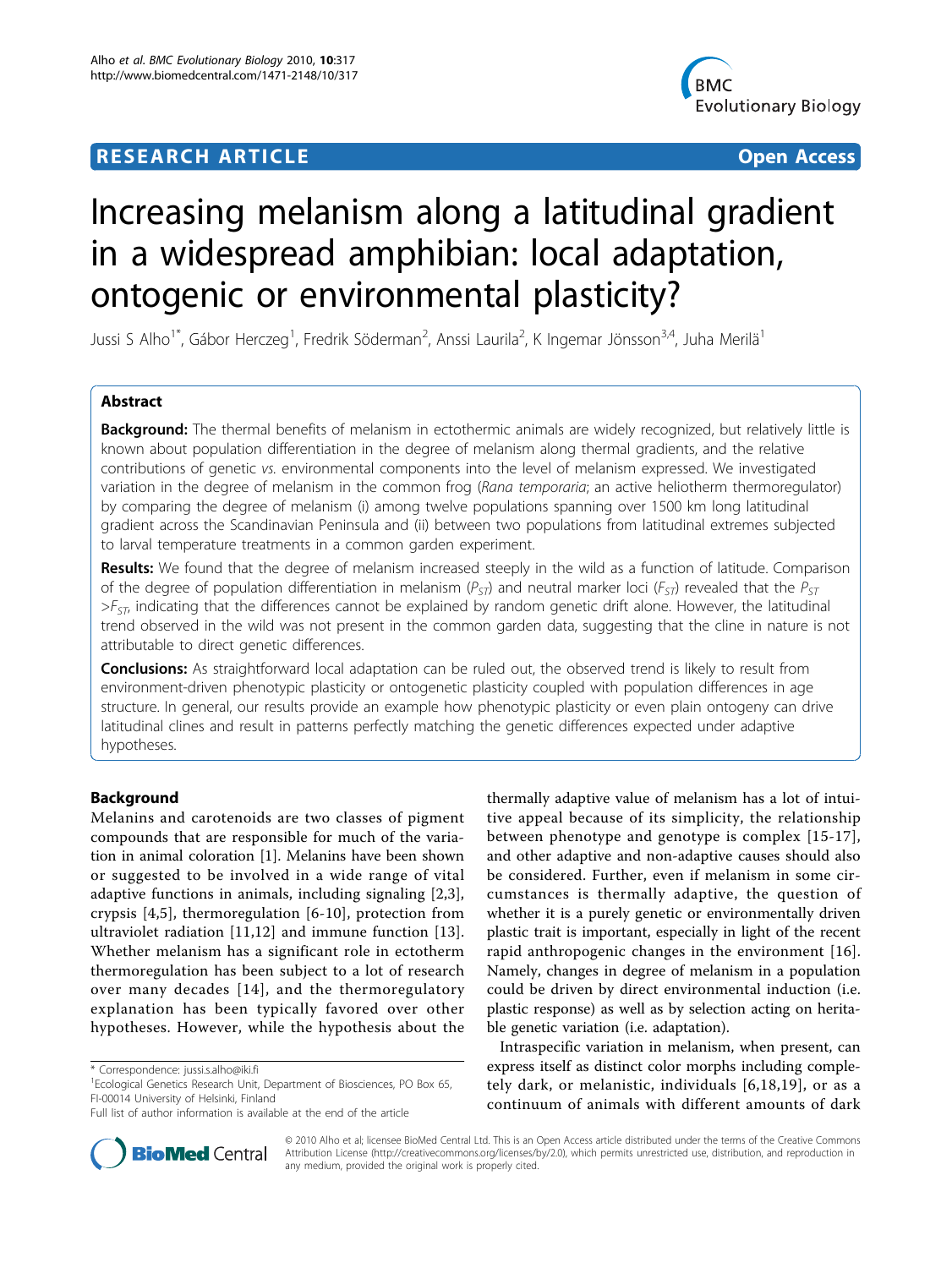pigmentation [[20,21](#page-8-0)]. The possible genetic basis of this variation has received considerable attention in literature. Several researchers have found significant family effects in common garden experiments, raising the possibility of genetic variation in the degree of melanization [[14,](#page-7-0)[22\]](#page-8-0). There are also numerous molecular genetic studies that have investigated the association between melanism and sequence variation e.g. in the melanocortin-1 receptor gene [\[23](#page-8-0)-[27\]](#page-8-0) and its antagonist, the agouti signaling protein (agouti) [[28,29](#page-8-0)]. These molecular analyses have often, although not always, found a correspondence between certain genotypes and phenotypes. However, few studies have attempted to establish an adaptive basis for variation in melanization by linking the genetic variation to pigmentation clines observed in nature (but see e.g. [\[25,30](#page-8-0)-[33](#page-8-0)]).

Since melanism is genetically based in numerous taxa [[5](#page-7-0),[23](#page-8-0),[24](#page-8-0),[26](#page-8-0)] and has been shown to confer thermally adaptive advantage [[6,8-10](#page-7-0)], one would expect to observe intraspecific pigmentation clines along latitudinal or altitudinal gradients in the wild, as these gradients typically correspond to ambient temperature. However, such clines have been rarely reported in other taxa than insects [\[14\]](#page-7-0) and the genetic basis, and thus the adaptive nature, of melanism clines remain little explored. To show that melanism can be thermally adaptive, one needs to simultaneously demonstrate both the existence and the genetic basis of a melanism cline along an environmental gradient. A failure to find genetic basis for an observed trend would indicate that the cline is caused either by environmentally induced plasticity (which can itself be either adaptive or non-adaptive), or by ontogenetic plasticity coupled with geographical differences in age or longevity. For instance, given that the degree of melanism in at least some anuran amphibians increases with age [\[20](#page-8-0)], and average age of individuals in a given population tends to increase with increasing latitude and altitude [[34](#page-8-0),[35](#page-8-0)], changes in population age structure could also be driving clines in the degree of dark pigmentation.

Here, we studied the existence and possible genetic basis of a latitudinal cline in the degree of melanization in the common frog (Rana temporaria). Amphibians are a particularly well-suited group of organisms to study the genetic basis of pigmentation due to the large color variation they exhibit within and between species [[22,36](#page-8-0)]. The common frog makes an especially interesting model since (i) it has one of the widest distribution ranges among amphibians including both high altitudes and latitudes [\[37](#page-8-0)], (ii) it is an active heliotherm thermoregulator [\[10](#page-7-0)], (iii) exhibits variation in the level of melanization [\[10](#page-7-0)[,27](#page-8-0)], and (iv) the degree of melanization in the species has been indicated to correlate positively with heating rate [\[10](#page-7-0)]. Furthermore, many traits in this species have previously been shown to have undergone adaptive divergence along a latitudinal gradient [\[38](#page-8-0)-[41](#page-8-0)].

The aims of our study were twofold. First, we investigated the presence of a latitudinal trend in the degree of melanization in wild-caught adult common frogs. Second, we used a common garden experiment to test whether the observed cline in melanism was genetically based, or reflected either plastic response to environmental heterogeneity or ontogenetic plasticity with geographical differences in age structure. To these ends, we compared the level of dorsal melanism in twelve populations along over 1500 km latitudinal gradient across the Scandinavian Peninsula, and conducted a common garden study applying larval thermal treatments using two latitudinally extreme populations. We hypothesized that a latitudinally ordered thermal adaptation might have occurred in Rana temporaria favouring elevated heating rates towards higher latitudes. Based on this hypothesis we predicted that the level of melanism would increase towards north and that the pattern would at least partially be genetically based and independent of rearing environment.

## Methods

#### Study species

The common frog is the most widely distributed anuran amphibian in Europe: it can be encountered from Spain to the Ural Mountains in Russia, from sea level to altitudes above 2000 m [[37](#page-8-0)]. In the north it reaches the North Cape in Norway. The coloration of the adult frogs varies from reddish brown to olive green, and many individuals have varying degree of distinct black markings on their dorsal surface (Figure [1\)](#page-2-0) [\[27](#page-8-0),[42](#page-8-0)]. The visible color has two components: the underlying 'base' color that the frogs can alter relatively quickly, and the color caused by the dark melanistic spots which were the focus of this study [[27\]](#page-8-0). Studies of intrapopulation variation in this species have revealed that the amount of black on dorsal surface can be highly variable within a single population [[10](#page-7-0)], and the trait shows ontogenetic variability [\[20\]](#page-8-0). Since the degree of melanistic patterning influences heating rates, it has been hypothesized that the amount of black dorsal pigmentation could have adaptive value allowing more efficient thermoregulation in a cold climate [\[10](#page-7-0)]. Collection of adult frogs and eggs was done with the permissions from national and regional authorities and the common garden experiment was conducted with the permission C194/6 from the Ethical Committee for Animal Experiments in Uppsala County in accordance with national and international guidelines.

#### Data from the wild

Data on wild adults was collected during the breeding seasons of 1998-1999 as part of other studies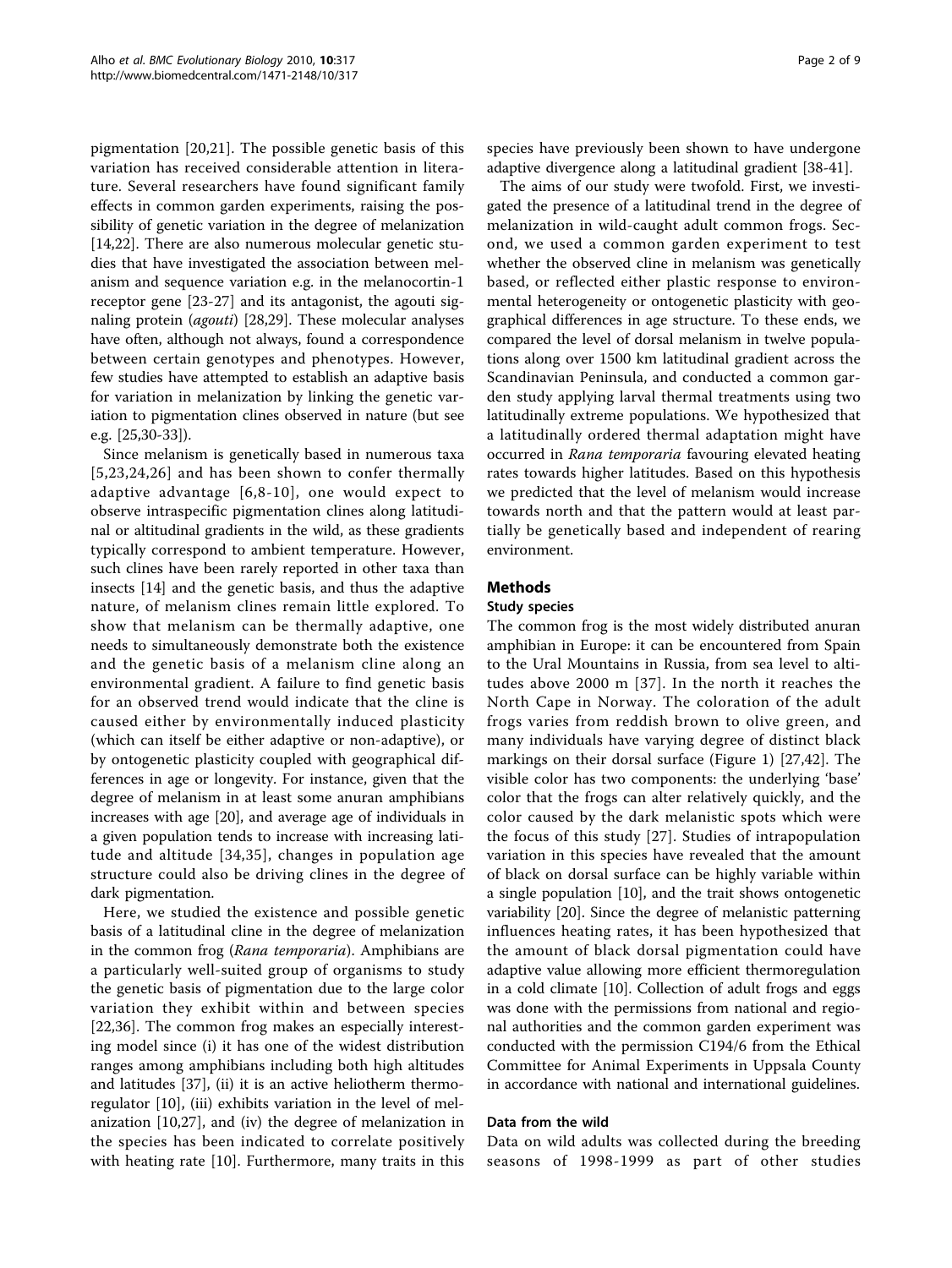<span id="page-2-0"></span>

[[38,40,41,43](#page-8-0)] from twelve localities (Figure [2](#page-3-0), Table [1](#page-3-0)). In short, a total of 111 adult female and 113 male common frogs were collected during the early breeding season, right after emergence from hibernation (April-June, depending on latitude). Live frogs were transported to laboratories in Uppsala or Lund where they were anesthetized and killed with an overdose of MS-222 (tricaine methanesulfonate). Each individual was sexed on the basis of gonadal inspection. Snout-vent length was measured with dial calipers to the nearest millimeter. Frog carcasses were frozen in -20°C until scored for the degree of melanism (see below).

#### Common garden data

A common garden experiment was conducted for two populations along the latitudinal gradient across the Scandinavian Peninsula (Figure [2](#page-3-0), Table [1](#page-3-0)). In the case of the southern population adult frogs were collected from spawning sites and kept in 4 °C until used in artificial fertilizations. Crosses were performed following North Carolina type I design [[44](#page-8-0)]. Briefly, the experiment utilized twenty females and ten males from the southern population, and each male was crossed with two females. This resulted in twenty full-sib and ten paternal half-sib families. Artificial fertilization was performed following [[45](#page-8-0)] with some modifications. Males were first injected with hormone, the cloaca was rinsed with Ringer's solution and the sperm solution was separated into two containers. The eggs were squeezed out from females' cloaca to the sperm solution with the help of blunt forceps. In the case of the northern population we collected eggs from the wild. These naturally laid eggs were subsequently handled in similar manner to those from artificial crosses after fertilization.

The eggs and hatchlings from each full-sib family were raised in two 3 L vials (ca. 200 eggs in each) until

Gosner stage 25 [\[46\]](#page-8-0). Temperature in the laboratory room was 18 °C and the light rhythm 18L:6D. After reaching stage 25, ten tadpoles from each cross were raised individually in 1 L vials at two temperature treatments, 18 °C (high) and 14 °C (low), in two separate climate-controlled rooms with 18L:6D light rhythm. There were thus five tadpoles per cross per treatment. During this time the tadpoles were fed slightly boiled spinach ad libitum. To assure homogenous water quality, the animals were reared throughout the aquatic stage in reconstituted soft water (RSW) [[47\]](#page-8-0) renewed every third day. After metamorphosis, the tadpoles were moved to 1 L boxes with the bottom covered with moss and with a dripping system maintaining moisture in a climate room maintained at 16 °C. At this stage, the juvenile frogs were fed with unlimited amount of Drosophila flies and small crickets. In late November, the juveniles were moved to another climate chamber where the conditions were gradually changed to resemble wintering conditions (0L:24D, 4 °C). They were allowed to overwinter until late February, when the conditions were gradually changed to correspond to the summer conditions again. The juveniles were then maintained under similar conditions as above. Nine months after metamorphosis, all juveniles were photographed for the estimation of the degree of melanism (note that this date varies between individuals due to the difference in phenology between the populations and in development rate between the larval temperature treatments). Snoutvent length of the juveniles was measured from the digital photographs.

Mortality limited the available data in the southernmost population mostly to full-sib families. Since also the data on the northernmost population came from full-sib families, we restricted our analysis below to family effects, and did not attempt to estimate sire and dam effects.

#### Estimation of level of melanism

Estimation of the relative area covered by the permanent melanistic spots was done similarly with the wild-caught and common garden samples. The individuals' (thawed carcasses in the wild-caught and live specimens in the common garden sample) dorsal sides were gently pressed against a transparent plexiglass panel to obtain a nearly flat surface for photographing. Digital photographs were taken under similar circumstances (different sets for wild-caught and common garden samples). A ruler or millimeter paper was placed in every photograph for scaling. Color calibration was not employed, but melanistic and non-melanistic areas were clearly distinguishable in the images, as shown by the relatively high repeatability estimate for the degree of melanism (see Results).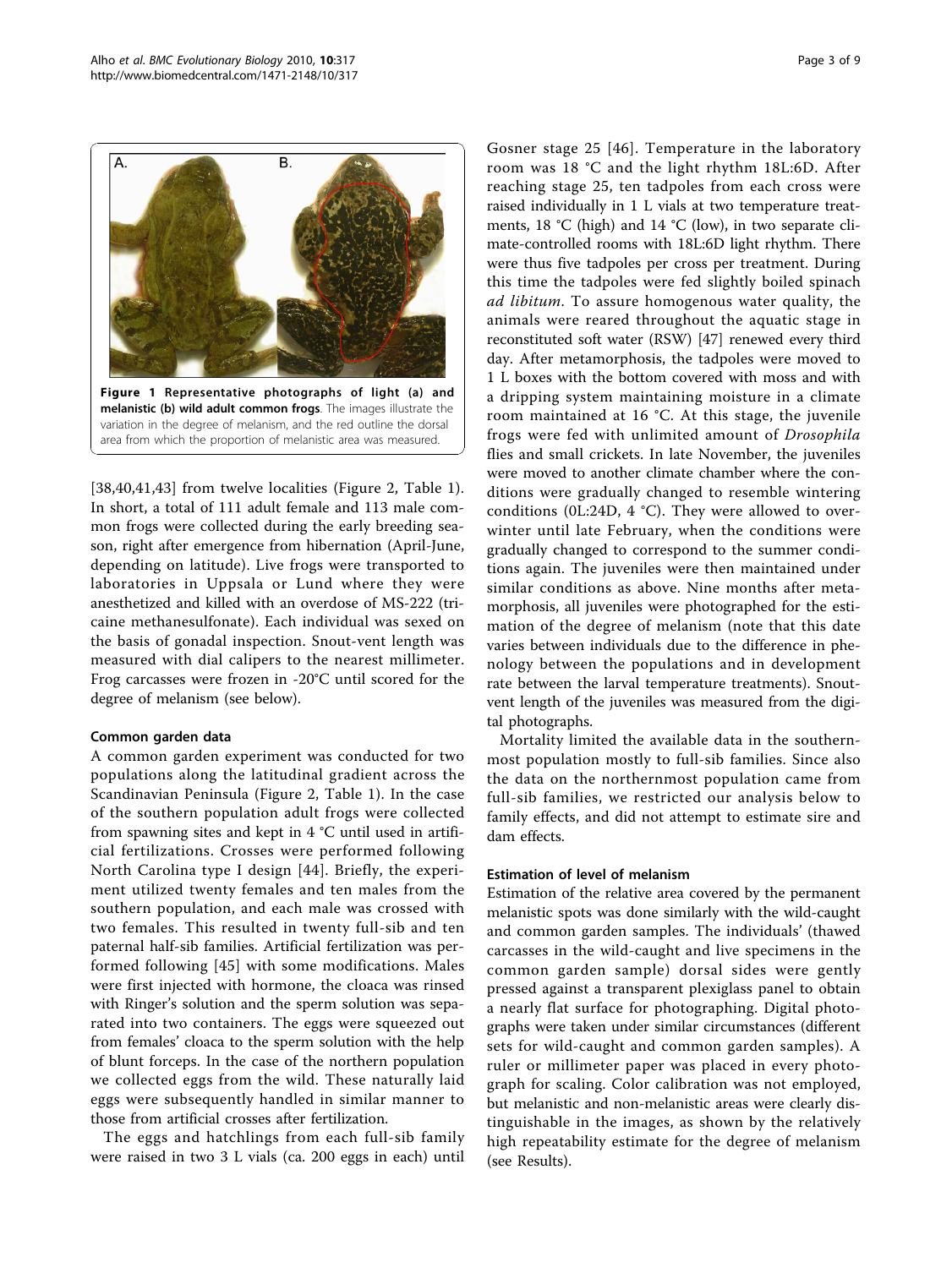<span id="page-3-0"></span>

The digital photographs were processed with Image Pro Plus 4.5 software (Media Cybernetics Inc., Bethesda, USA). We first defined the area (the dorsal torso without head and appendages; Figure [1b\)](#page-2-0) and then the color of the spots of interest. Then, with the aid of the scale on each photograph, the software automatically calculated the area of each spot and the remaining area. The degree of melanism was defined as the proportion of dorsal surface area covered by pigmentation spots larger than 1 mm<sup>2</sup>. 24 images were measured twice in order to estimate the repeatability for length and the degree of melanism.

#### Statistical analyses

Since the degree of melanism was a proportion, it was arcsine transformed for the statistical analyses, i.e. we calculated the arcsine of the square root of the proportion. Back-transformation, when needed, was done by taking the square of the sine of the value.

We calculated the repeatability of snout-vent length and the degree of melanism for the juveniles reared in the common garden following [[48\]](#page-8-0). In short, one-way

## Table 1 The locations of the study populations and sample sizes (N) in the analyses

Wild data

|                        |                      | N               |              |
|------------------------|----------------------|-----------------|--------------|
| Population             | Coordinates          | <b>Females</b>  | <b>Males</b> |
| Börringe, Svartesjöhus | 55° 30' N, 13° 25' E | 7               | 13           |
| Revinge, Tvedöra       | 55° 42' N, 13° 26' E | 10              | 9            |
| Blekinge, Hemsjö       | 56° 19' N, 14° 42' E | 10              | 10           |
| Karlstad, Lindrågen    | 59° 28' N, 13° 31' E | 11              | 8            |
| Järlåsa, Häggedal      | 59° 51' N, 17° 14' E | 9               | 9            |
| Tärnsjö, Gullsmyra     | 60° 07' N, 16° 56' E | 9               | 9            |
| Söderhamn              | 61° 16' N, 17° 11' E | 10              | 9            |
| Härnösand              | 62° 37' N, 17° 59' E | 10              | 10           |
| Umeå, Grytan           | 63° 49' N, 20° 14' E | 8               | 10           |
| Ammarnäs               | 65° 54' N, 16° 18' E | 10              | 10           |
| Kiruna, Esrange        | 67° 51' N, 21° 02' E | 10              | 10           |
| Kilpisjärvi, Malla     | 69° 03' N, 20° 47' E | 7               | 6            |
| Total                  |                      | 111             | 113          |
| Common garden data     |                      |                 |              |
|                        |                      | N               |              |
| Population             | <b>Coordinates</b>   | <b>Families</b> | Offspring    |
| Revinge, Tvedöra       | 55° 42' N, 13° 26' E | 15              | 32           |
| Abisko, Björkliden     | 68° 24' N, 18° 40' E | 20              | 139          |
| Total                  |                      | 35              | 171          |

analysis of variance using the functions *lm* and *anova* in R [\[49\]](#page-8-0) was used and the repeatability was derived as:

$$
r = \frac{s_A^2}{s^2 + s_A^2}
$$
 (1)

where  $s^2$  was the within individuals mean squares and  $s_A^2$  was calculated from

$$
s_A^2 = \frac{MS_A - MS_W}{n}
$$
 (2)

where  $MS_A$  was the among individuals mean squares,  $MS_W$  the within individuals means squares, and *n* the number of measurements per individual, i.e. two. 95% confidence intervals for the repeatability estimates were obtained by non-parametric bootstrap, resampling the data 5000 times.

Latitudinal trends in the degree of melanism in adults caught from the wild were tested by fitting a linear mixed model using the *lmer* function of the *lme4* package in R. The *lmer* function used restricted maximum likelihood (REML) approach. Sex, latitude, snout-vent length (used as a rough proxy for age), the interaction of sex and latitude, and the interaction of sex and snout-vent length were included as fixed effects, and population as a random effect. The model was fitted to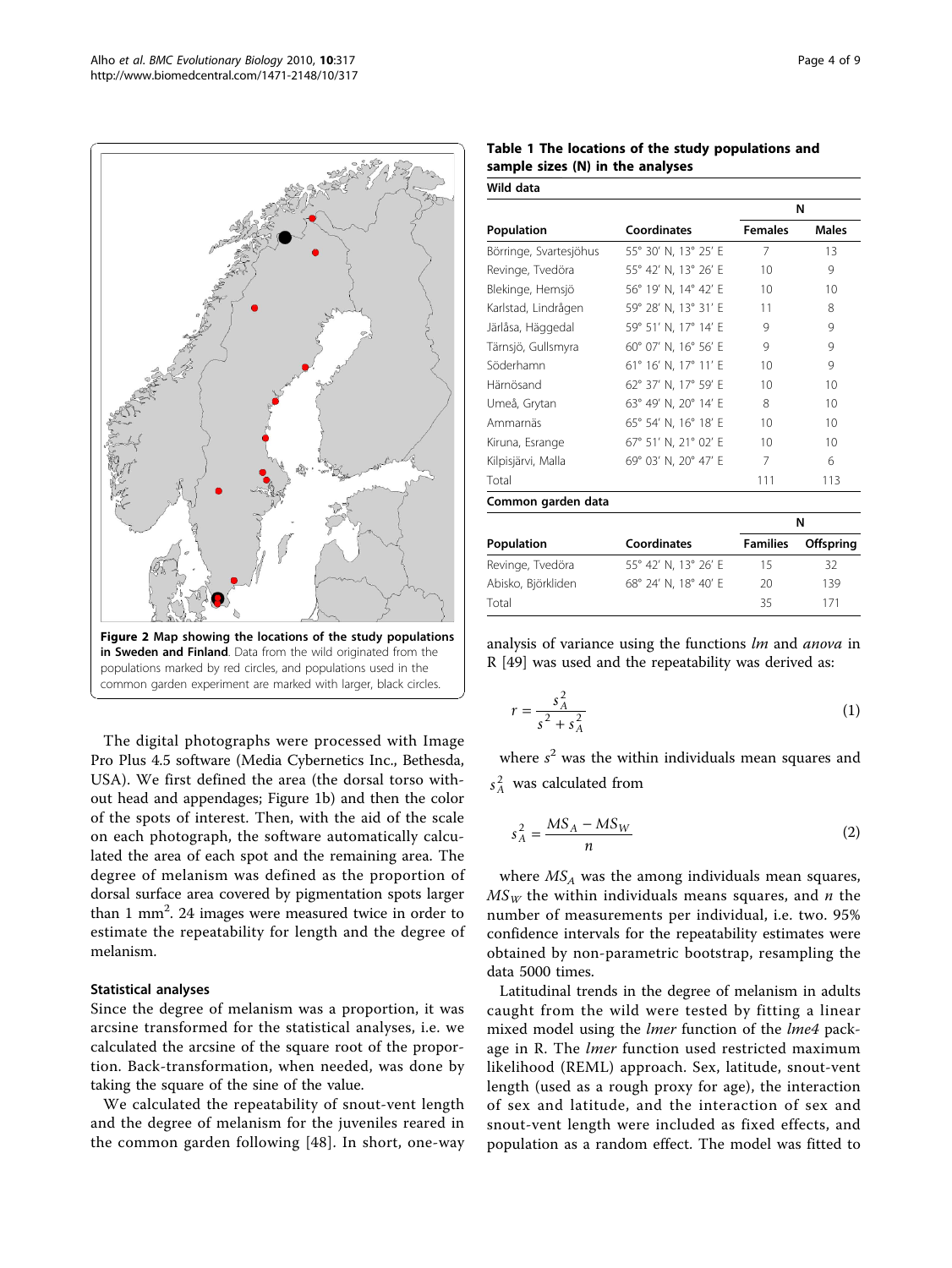the arcsine transformed data and predictions of the effect of latitude and snout-vent length were back-transformed for purposes of visualization. 95% highest posterior density intervals (HPDI) obtained with the functions mcmcsamp and HPDinterval of the lme4 package were used as a confidence measure. We also calculated the degree of phenotypic divergence  $(P_{ST})$ [[50\]](#page-8-0) between the populations as:

$$
P_{ST} = \frac{\sigma_{GB}^2}{\sigma_{GB}^2 + 2h^2 \sigma_{GW}^2}
$$
 (3)

where  $\sigma^2_{GB}$  was the variance between populations,  $\sigma_{GW}^2$  the variance within populations, and  $h^2$  the heritability.  $P_{ST}$  was estimated for two scenarios, with heritability values  $h^2 = 1$  and  $h^2 = 0.5$ . The variance components were estimated using the lmer function. We fitted a linear mixed model with sex and snout-vent length as fixed effects and population as a random effect. 95% confidence intervals for the  $P_{ST}$  estimates were obtained by non-parametric bootstrap, resampling data 5000 times.

An estimate of  $F_{ST}$  - describing the degree of neutral genetic divergence [[51,52](#page-8-0)] - calculated based on six of our twelve study populations was available from a pre-vious study [\[39](#page-8-0)]. We calculated  $P_{ST}$  separately both for the six populations and for all twelve populations.

We investigated the population (i.e. among population additive genetic) effects in the degree of melanism in metamorphosed juveniles reared in the common garden setting. We again fitted a linear mixed model in R using the lmer function of the lme4 package. Population, snout-vent length, larval temperature treatment, and the interaction of population and larval temperature treatment were included as fixed effects and family as a random effect. The model was fitted to the arcsine transformed data. 95% highest posterior density intervals were again used as a confidence measure. The inclusion of family effect to the model corrected for the non-independence of full-sib measurements, and allowed us to estimate the upper limit for heritability  $h^2$  [[44\]](#page-8-0) for the extremity length as:

$$
h^2 \le \frac{2\sigma_F^2}{\sigma_F^2 + \sigma_R^2} \tag{4}
$$

where  $\sigma_F^2$  was the family variance and  $\sigma_R^2$  residual variance. Family and residual variances were assumed to be equal between the two populations. 95% confidence interval for the heritability estimate was obtained by non-parametric bootstrap, resampling family data 5000 times.

#### Results

The repeatability for the juveniles reared in common garden was 1.00 ( $F_{23,24}$  = 427.26; 95% CI: 0.98-1.00) for snout-vent length and 0.81 ( $F_{23,24}$  = 9.35; 95% CI: 0.25-1.00) for the degree of melanism. The snout-vent length was 16.9-27.1 mm in the common garden juveniles and 53.3-90.6 mm in the adults from the wild.

We found an increasing latitudinal trend in the degree of melanism in the adults caught from the wild, with suggestive sex differences so that melanism in females increased more steeply with latitude than in males (Figure [3a](#page-5-0), Table [2\)](#page-6-0). The snout-vent length had a weak positive effect on the degree of melanism, but there was no significant interaction effect of sex and snout-vent length (Figure [3b,](#page-5-0) Table [2](#page-6-0)). The degree of phenotypic divergence,  $P_{ST}$ , for all twelve wild populations was 0.36 (95% CI: 0.26-0.45) assuming  $h^2 = 1$ , and 0.53 (95% CI: 0.43-0.63) assuming  $h^2$  = 0.5.  $P_{ST}$  for the six populations for which the degree of neutral marker divergence,  $F_{ST}$ , was available, was 0.42 (95% CI: 0.32-0.52) for  $h^2 = 1$ , and 0.59 (95% CI: 0.48-0.69) for  $h^2 = 0.5$ .  $F_{ST}$  published in [\[39](#page-8-0)] for these populations was 0.24 (95% HPDI: 0.18- 0.30).

Snout-vent length did not have a significant effect on the degree of melanism in juveniles reared in common garden (Table [3](#page-6-0)). There was a significant population difference in melanism suggesting additive genetic variation among populations (Figure [4,](#page-6-0) Table [3\)](#page-6-0), but it was in the opposite direction than the latitudinal trend in the wild. The difference back-transformed from the effect estimates (Table [3](#page-6-0)) to difference in the degree of melanism between northern and southern population in the high larval temperature treatment corresponded to 9.8 percentage points. Cold larval temperature treatment increased the degree of melanism among the juveniles originating from the northern population (Figure [4](#page-6-0), Table [3\)](#page-6-0). In these, the difference in the degree of melanism between temperature treatments corresponded to 4.8 percentage points. The estimated upper bound for the heritability of melanism was 0.21, but the confidence intervals were wide (95% CI: 0.00-0.53).

## **Discussion**

The thermoregulation hypothesis, stating that dark individuals have a fitness advantage in low temperatures as compared to light individuals due to their ability to heat up faster [[14](#page-7-0)], is perhaps the most prominent adaptive explanation for melanism in ectotherms. However, few studies have tested whether the pigmentation clines observed in nature and explained as thermal adaptations are genetically based as assumed by the adaptive hypothesis (but see e.g. [\[30,32,33](#page-8-0)]). Here we detected an increasing latitudinal trend across the Scandinavian Peninsula in the degree of melanism in common frogs,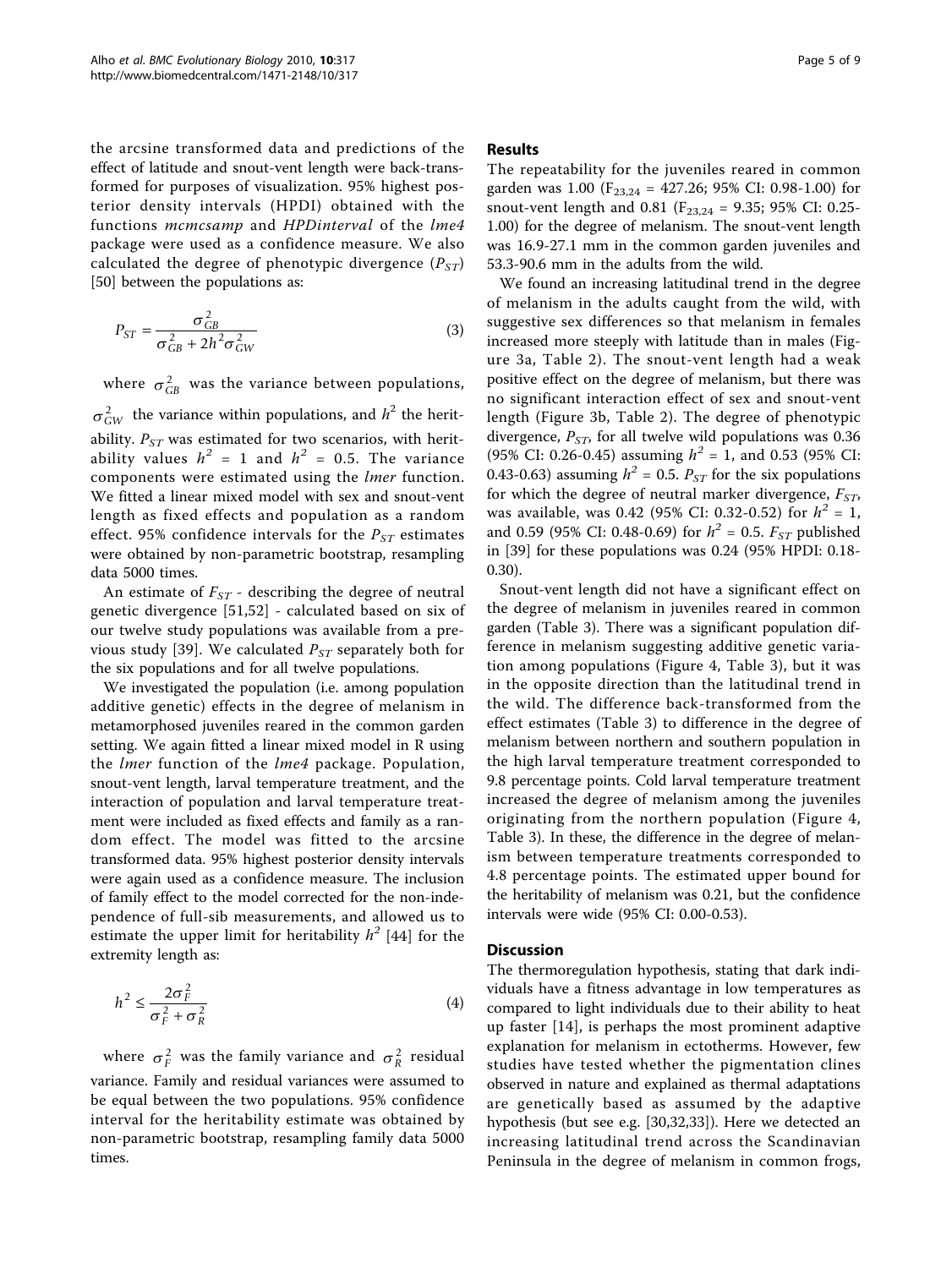<span id="page-5-0"></span>but found no evidence of corresponding genetic differentiation in a common garden experiment with different larval temperature treatments. In fact, the observed genetic differences between populations were in the opposite direction of the latitudinal trend observed in the wild. As the evidence thus points against direct local adaptation as an explanation for the patterns we found in the wild, it seems plausible that environmental plasticity and/or ontogenetic plasticity together with geographic differences in age structure are responsible for the observed latitudinal trend. Interestingly, the trend persisted even after correcting for differences in snoutvent length - a rough proxy for age [[53\]](#page-8-0) - suggesting that the cline in nature could be more than a simple reflection of differences in age structure. This interpretation was supported by a significant environmental effect in the common garden experiment, with the juveniles originating from the northern population exhibiting higher degree of melanism in the colder larval rearing environment (Table [3\)](#page-6-0). While previous studies on amphibians have found that both larval and adult coloration is affected by temperature and developmental stage [[54-56](#page-8-0)], this is, to our knowledge, the first to suggest that the effects of larval environment on coloration

can be carried over to the terrestrial stage. In light of these results, it is not necessarily surprising that an earlier study [[27](#page-8-0)] did not find an association between MC1R sequence variation and variation in the degree of melanism in our study species.

Comparison of quantitative and neutral marker differentiation, as measured by  $Q_{ST}$  and  $F_{ST}$ , respectively, is often used to infer the relative roles of natural selection and random drift in among-population divergence [[51,52\]](#page-8-0). The argument is that when  $Q_{ST}$  exceeds  $F_{ST}$ there is evidence of divergent selection, when the reverse is true there is support for stabilizing selection, and when  $Q_{ST}$  and  $F_{ST}$  are not significantly different, random genetic drift as the only cause of phenotypic divergence cannot be excluded [\[51\]](#page-8-0). When  $Q_{ST}$  estimates have not been available,  $P_{ST}$  values calculated from purely phenotypic data have been used as surrogates [[50](#page-8-0),[57](#page-8-0)]. In our study, the degree of phenotypic divergence, measured as  $P_{ST}$ , was significantly higher than the  $F_{ST}$  estimate published in [[39\]](#page-8-0) for our populations, when the more realistic  $P_{ST}$  value estimated assuming  $h^2 = 0.5$  was used. Hence, looking naïvely at the phenotypic trend and divergence, without a further genetic analysis or study of population demography, the



Figure 3 The effects of latitude and body length on the degree of melanism. The figure shows the relationship between a) latitude and the degree of melanism and b) snout-vent length and the degree of melanism in adult common frogs caught from the wild. The degree of melanism is defined as the proportion of dorsal surface area covered by pigmentation spots large than 1 mm<sup>2</sup>. In figure (a) the circles represent means and vertical bars standard errors of the means. In figure (b) the circles represent partial residuals after correcting for population effects and latitude (fixed at the mean of the data, 61°16'N). The curves in both figures describe the predicted degree of melanism. The prediction curves and partial residuals are based on a linear mixed model incorporating sex, latitude, snout-vent length, the interaction of sex and latitude, and the interaction of sex and snout-vent length as fixed effects, and population as a random effect. The model was fitted to arcsine transformed data. The curves are back-transformed predictions and hence not linear.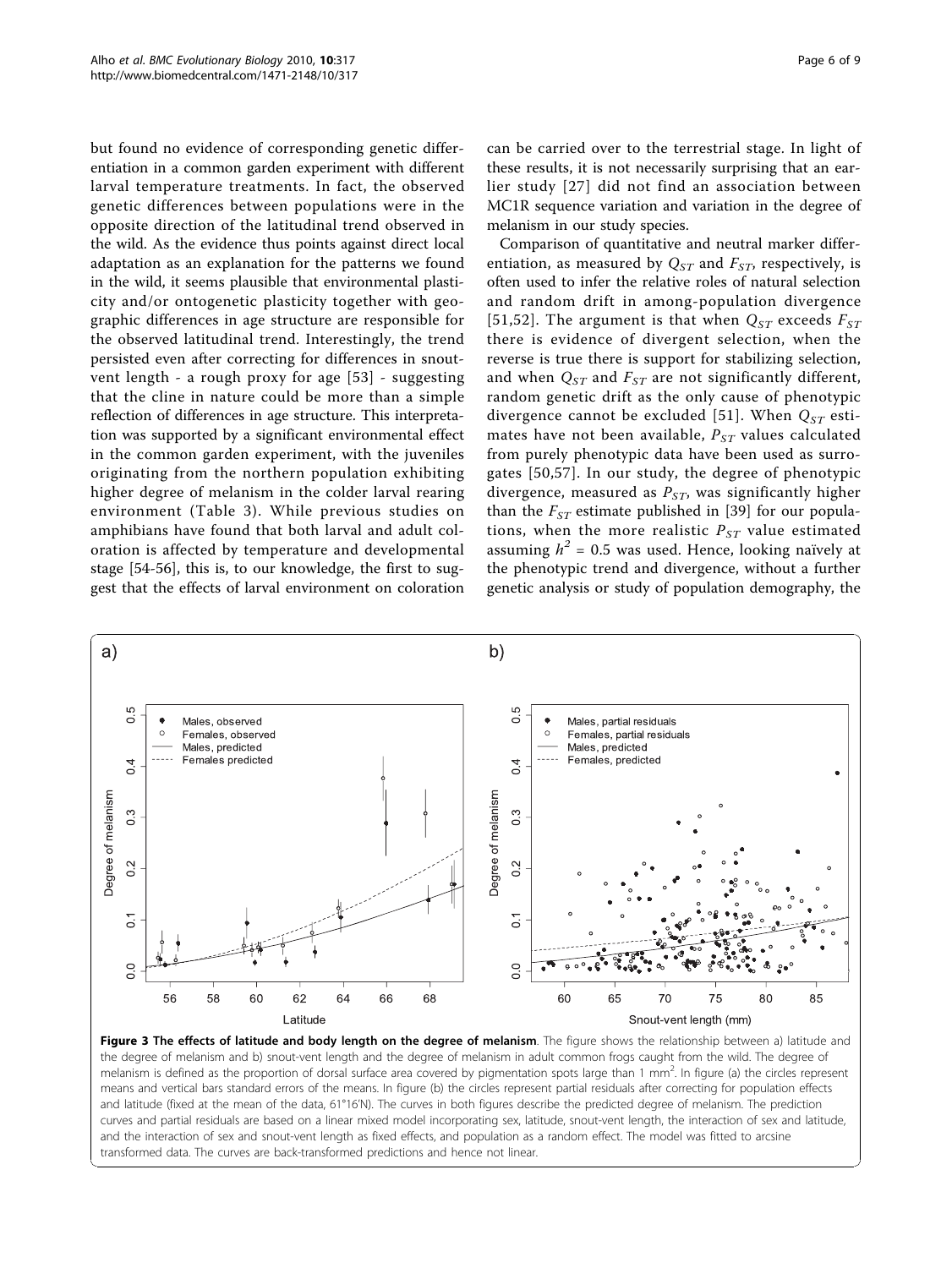<span id="page-6-0"></span>Table 2 Fixed effect estimates for the degree of melanism in wild-caught adult common frogs

|                                |                 |       | <b>95% HPDI</b> |          |
|--------------------------------|-----------------|-------|-----------------|----------|
| Effect                         | <b>Estimate</b> | SΕ    | Lower           | Upper    |
| Intercept                      | $-1.875$        | 0.387 | $-2.587$        | $-1.161$ |
| Sex                            | 0.325           | 0.291 | $-0.250$        | 0.900    |
| I atitude                      | 0.030           | 0.007 | 0.018           | 0.042    |
| $l$ atitude $\times$ Sex       | $-0.009$        | 0.005 | $-0.018$        | 0.001    |
| Snout-vent length              | 0.004           | 0.002 | $-0.000$        | 0.009    |
| Snout-vent length $\times$ Sex | 0.002           | 0.003 | $-0.004$        | 0.008    |

The data was arcsine transformed. The model was a linear mixed model incorporating population as a random effect. Females were used as the reference sex. SE = standard error, 95% HPDI = highest posterior density interval.

results suggest that the populations might have diverged under natural selection consistent with thermal adaptation hypothesis of melanism. However, when looking at the genetic population effects, not only do we find that there is no direct genetic basis for the latitudinal trend, but also that the observed population effects are to the opposite direction of the cline. Our results are thus in line with the criticism of the use of  $P_{ST}$  in studies of wild populations [\[58\]](#page-8-0).

The problem of disentangling genetic and environmental effects in studies of geographic or temporal phenotypic variation is a general one [[16](#page-7-0),[59,60](#page-8-0)]. The relevance of this issue is likely to increase with ongoing rapid anthropogenic changes in the environment and the increasing integration of evolutionary biology to nature conservation in predicting the long-term effects of these changes [[16\]](#page-7-0). Our study cautions once again against interpreting phenotypic trends - even if making perfect evolutionary sense - as evidence of local adaptation without explicit genetic analyses. In other words, environmental plasticity or even plain ontogeny can produce patterns that conform precisely to those expected under adaptive hypotheses (see also e.g. [\[59,61,62\]](#page-8-0)).

Environmental plasticity itself can be either adaptive or non-adaptive [[63](#page-8-0)]. Although somewhat speculative

Table 3 Fixed effect estimates for degree of melanism in juvenile common frogs reared in common garden

|                                 |                 |       | <b>95% HPDI</b> |          |
|---------------------------------|-----------------|-------|-----------------|----------|
| <b>Effect</b>                   | <b>Estimate</b> | SΕ    | Lower           | Upper    |
| Intercept                       | 0.230           | 0.177 | $-0.136$        | 0.569    |
| Snout-vent length               | $-0.005$        | 0.008 | $-0.021$        | 0.013    |
| Population                      | 0.167           | 0.066 | 0.041           | 0.298    |
| Temperature                     | 0.092           | 0.030 | 0.027           | 0.146    |
| Population $\times$ Temperature | $-0.128$        | 0.030 | $-0.275$        | $-0.001$ |

The data was arcsine transformed. The model was a linear mixed model incorporating family as a random effect. There were two temperature treatments, 'Warm' (used as a reference) and 'Cold', and two populations, 'North' = Björkliden (68°24'N; used as a reference) and 'South' = Tvedöra (55° 42'N). SE = standard error, 95% HPDI = highest posterior density interval.



68° 24' N; and 'South' = Tvedöra, 55° 42' N) reared in common garden. The degree of melanism is defined as the proportion of dorsal surface area covered by pigmentation spots large than 1 mm2 . The boxes extend from 25th to 75th percentile, and the horizontal bands within the boxes are the medians. The whiskers represent the lowest and highest observation within 1.5 times the interquartile range from the lower and higher quartile, respectively. Labels 'High' and 'Low' describe temperature treatments.

with only two populations, it is interesting to note that while larval rearing temperature had a significant effect on the degree of melanism in the common garden juveniles in the northern population (Table 3), there was also a significant interaction between population and temperature, with the southern population predicted to reverse the pattern observed in the north. This difference suggests that if melanism serves a thermoregulatory function in the north, natural selection might have acted on environmental plasticity, causing the individuals in the north to respond to cold temperature with increased melanistic coloration. However, the limited number of populations and the lack of accurate age data from the wild prevent any firm conclusions. The observed pattern in the wild might also reflect plain age differences or adaptive environmental plasticity serving other functions, such as protection from ultraviolet radiation [[12](#page-7-0)], crypsis [[4,5](#page-7-0)], disease resistance [[13](#page-7-0)], or multiple simultaneous functions [[14\]](#page-7-0). Finally, the pattern might arise from a correlation with an adaptive trait, or from entirely non-adaptive environmental plasticity [\[63](#page-8-0)]. Without measuring age and selection, the adaptive significance of the degree of melanism in the common frog is, however, speculative and the realm of future studies.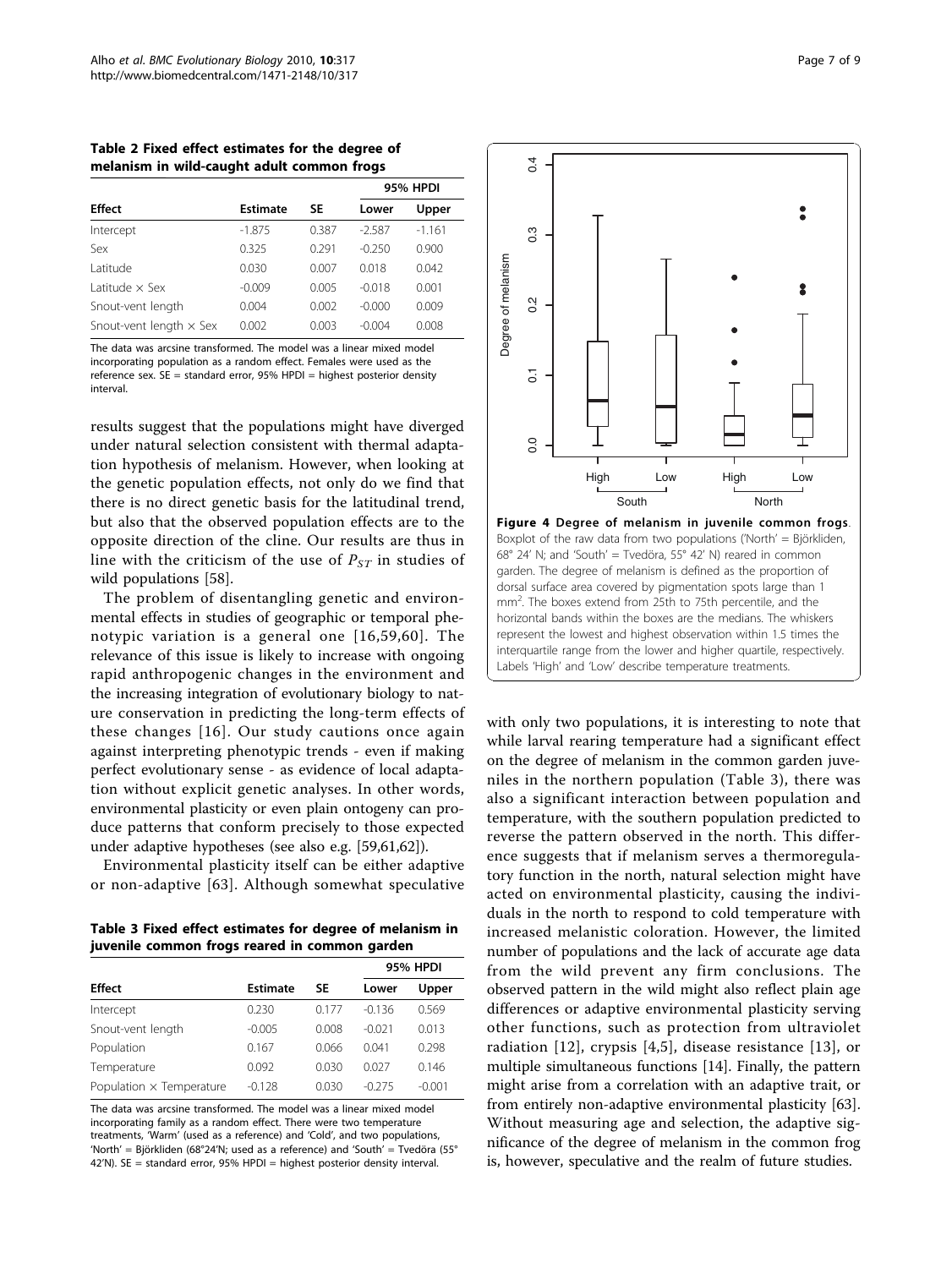<span id="page-7-0"></span>Our study comes with a number of caveats. The sample size in the common garden data was small in terms of populations, families and offspring. This was reflected e.g. in the fact that the confidence interval for the upper limit for heritability was very wide and prohibited any firm conclusions on heritability. However, the small sample size is taken into account in the confidence intervals and highest posterior density intervals, and hence the results are robust e.g. as to finding that in the common garden there was no population difference similar to that observed in the wild. The low number of offspring in the common garden analysis resulted partly from low survival in the southern population, but although mortality was thus high, there is no reason to suspect that it would have influenced the results. It is also true that the age structure of the wild and common garden data did not overlap, a fact reflected in the difference between the ranges of snout-vent lengths (see Results). Finally, while environmental conditions can be controlled in the laboratory, this also often unavoidably distorts them from natural conditions. For example, while we had two larval temperature treatments, neither of them arguably fully corresponded to the normal temperature conditions common frogs experience in the wild - while temperatures in the experiment were constant, in the wild they fluctuate daily and seasonally and vary spatially. In addition, the temperature treatments were limited to larval stage, ending after metamorphosis. Although these issues should be kept in mind when interpreting our results, the conclusions we have drawn should be justified in the light of the available evidence and information.

## Conclusions

Latitudinal and altitudinal clines in the degree of melanism provide an opportunity to study both the evolution of coloration and evolutionary processes in general. A genetic basis is necessary for any adaptive explanation for such a cline to be applicable. While we observed a positive correlation between latitude and the degree of melanistic pigmentation in the common frog, there was no straightforward genetic foundation for it. This emphasizes the potential role of environment in the degree of melanism, while leaving population demographic explanations and the possible genetic basis of environmental plasticity to be addressed in future studies.

#### Acknowledgements

We thank John Loehr and three anonymous reviewers for helpful comments, Maarit Haataja, Ane Laugen, Katja Räsänen and Mattias Sterner for helping with the fieldwork, Jonas Andersson for assisting in the common garden experiment, and Heidi Kristanjankroon for measuring the degree of melanism in the frogs reared in the common garden. Our research was

supported by the Swedish Research Council (KIJ, AL, JM), Academy of Finland (GH, AL, JM), Finnish Ministry of Education (JM) and LUOVA Graduate School (JSA).

#### Author details

<sup>1</sup> Ecological Genetics Research Unit, Department of Biosciences, PO Box 65, FI-00014 University of Helsinki, Finland. <sup>2</sup> Population and Conservation Biology, Department of Ecology and Evolution, Evolutionary Biology Centre, Uppsala University, Norbyvägen 18D, SE-75236 Uppsala, Sweden. 3School of Teacher Education, Kristianstad University, SE-29188 Kristianstad, Sweden. 4 Department of Genetics, Microbiology & Toxicology, Stockholm University, SE-10691 Stockholm, Sweden.

#### Authors' contributions

AL, KIJ and JM conducted the field study, and FS and AL the common garden experiment. GH measured the degree of melanism in the wildcaught frogs. JSA conducted the analyses and had primary responsibility of preparing the manuscript, with contributions and comments from all of the other authors.

#### Received: 29 June 2010 Accepted: 21 October 2010 Published: 21 October 2010

#### References

- 1. Fox DL: Animal biochromes and structural colours: physical, chemical, distributional & physiological features of coloured bodies in the animal world Berkeley, California: University of California Press, 2 1976.
- 2. Jawor JM, Breitwisch R: Melanin ornaments, honesty, and sexual selection. Auk 2003, 120:249-265.
- 3. Griffith SC, Parker TH, Olson VA: Melanin-versus carotenoid-based sexual signals: is the difference really so black and red? Anim Behav 2006, 71:749-763.
- 4. Hoekstra HE, Nachman MW: [Different genes underlie adaptive melanism](http://www.ncbi.nlm.nih.gov/pubmed/12694282?dopt=Abstract) [in different populations of rock pocket mice.](http://www.ncbi.nlm.nih.gov/pubmed/12694282?dopt=Abstract) Mol Ecol 2003, 12:1185-1194.
- 5. Hoekstra HE, Hirschmann RJ, Bundey RA, Insel PA, Crossland JP: [A single](http://www.ncbi.nlm.nih.gov/pubmed/16825572?dopt=Abstract) [amino acid mutation contributes to adaptive beach mouse color](http://www.ncbi.nlm.nih.gov/pubmed/16825572?dopt=Abstract) [pattern.](http://www.ncbi.nlm.nih.gov/pubmed/16825572?dopt=Abstract) Science 2006, 313:101-104.
- 6. Gibson AR, Falls JB: Thermal biology of the common garter snake Thamnophis sirtalis (L.) II. The effects of melanism. Oecologia 1979, 43:99-109.
- 7. de Jong PW, Gussekloo SWS, Brakefield PM: [Differences in thermal](http://www.ncbi.nlm.nih.gov/pubmed/9320589?dopt=Abstract) [balance, body temperature and activity between non-melanic and](http://www.ncbi.nlm.nih.gov/pubmed/9320589?dopt=Abstract) [melanic two-spot ladybird beetles \(](http://www.ncbi.nlm.nih.gov/pubmed/9320589?dopt=Abstract)Adalia bipunctata) under controlled [conditions.](http://www.ncbi.nlm.nih.gov/pubmed/9320589?dopt=Abstract) *J Exp Biol* 1996, 199:2655-2666.
- 8. Forsman A: Heating rates and body temperature variation in melanistic and zigzag Vipera berus: does colour make a difference? Ann Zool Fenn 1995, 32:365-374.
- 9. Forsman A: Thermal capacity of different colour morphs in the pygmy grasshopper Tetrix subulata. Ann Zool Fenn 1997, 34:145-149.
- 10. Vences M, Galán P, Vieites DR, Puente M, Oetter K, Wanke S: Field body temperatures and heating rates in a montane frog population: the importance of black dorsal pattern for thermoregulation. Ann Zool Fenn 2002, 39:209-220.
- 11. Kollias N, Sayre RM, Zeise L, Chedekel MR: [Photoprotection by melanin.](http://www.ncbi.nlm.nih.gov/pubmed/1907647?dopt=Abstract) J Photochem Photobiol B 1991, 135-160.
- 12. Hofer R, Mokri C: Photo-protection in tadpoles of the common frog, Rana temporaria. J Photochem Photobiol B 2001, 59:48-53.
- 13. Wilson K, Cotter SC, Reeson AF, Pell JK: Melanism and disease resistance in insects. Ecol Lett 2001, 4:637-649.
- 14. Clusella Trullas S, van Wyk JH, Spotila JR: Thermal melanism in ectotherms. J Therm Biol 2007, 32:235-245.
- 15. Merilä J, Kruuk LEB, Sheldon BC: [Cryptic evolution in a wild bird](http://www.ncbi.nlm.nih.gov/pubmed/11452309?dopt=Abstract) [population.](http://www.ncbi.nlm.nih.gov/pubmed/11452309?dopt=Abstract) Nature 2001, 412:76-79.
- 16. Gienapp P, Teplitsky C, Alho JS, Mills JA, Merilä J: [Climate change and](http://www.ncbi.nlm.nih.gov/pubmed/18173499?dopt=Abstract) [evolution: disentangling environmental and genetic responses.](http://www.ncbi.nlm.nih.gov/pubmed/18173499?dopt=Abstract) Mol Ecol 2008, 17:167-178.
- 17. Ozgul A, Tuljapurkar S, Benton TG, Pemberton JM, Clutton-Brock TH, Coulson T: [The dynamics of phenotypic change and the shrinking sheep](http://www.ncbi.nlm.nih.gov/pubmed/19574350?dopt=Abstract) [of St. Kilda.](http://www.ncbi.nlm.nih.gov/pubmed/19574350?dopt=Abstract) Science 2009, 325:464-467.
- 18. King RB: Color pattern polymorphism in the Lake Erie water snake, Nerodia sipedon insularium. Evolution 1987, 41:241-255.